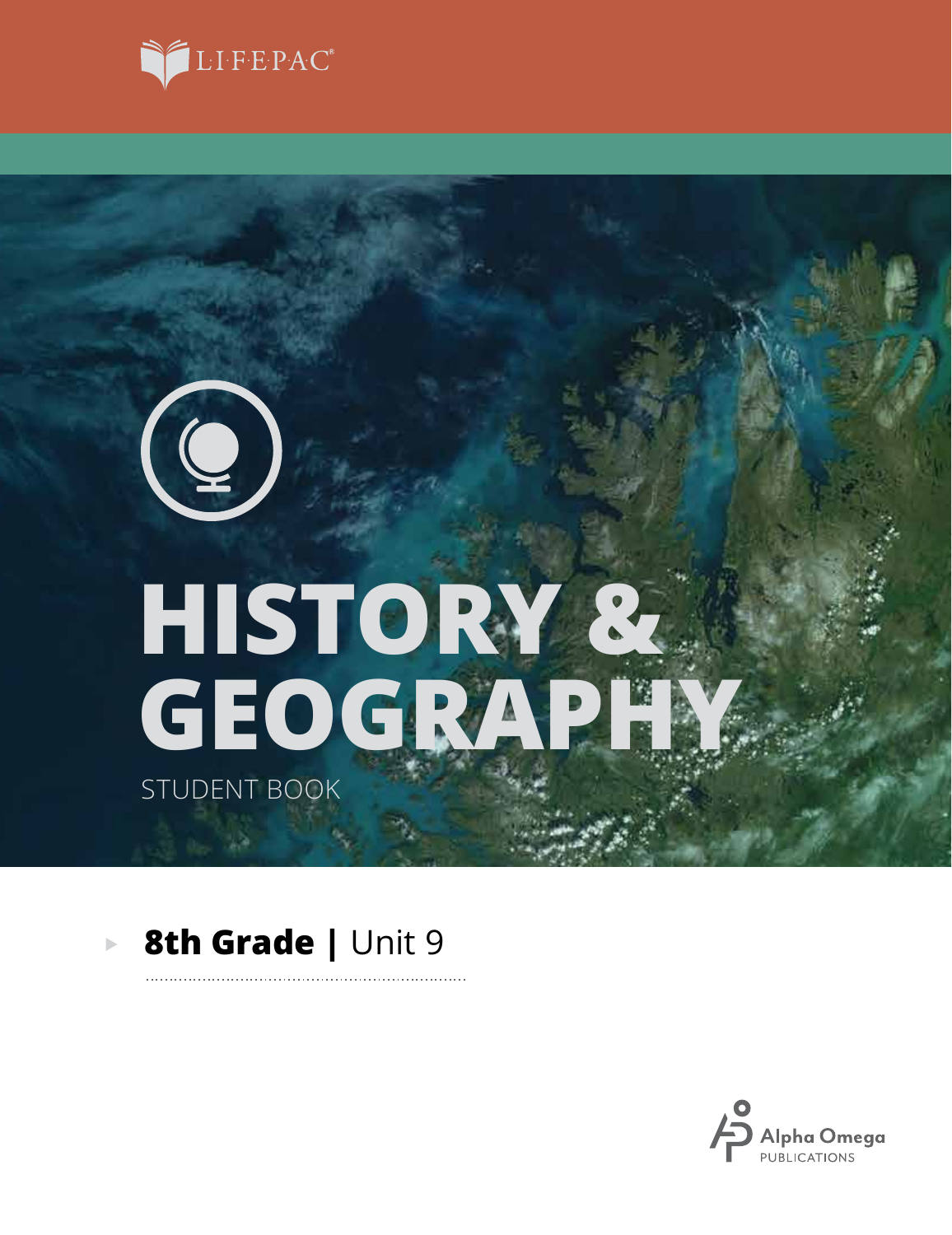# **HISTORY & GEOGRAPHY 809**

Cold War America (1945–1990)

## INTRODUCTION **|3**

## **1. HOT OR COLD? 5**

ORIGINS OF THE COLD WAR **|7** HEATING UP, COOLING DOWN **|12** VIETNAM **|22** SELF TEST 1 **|26**

# **2. BETWEEN WAR AND WATERGATE 29**

TRUMAN/EISENHOWER **|30** KENNEDY/JOHNSON **|36** NIXON **|42** SELF TEST 2 **|48**

# **3. UNEXPECTED VICTORY 51**

AFTERSHOCKS **|51** HEALING AND CHANGE **|57** MIRACULOUS VICTORY **|62** SELF TEST 3 **|68**

| ٠ | $\sim$ | x<br>÷<br>v |   |  |
|---|--------|-------------|---|--|
|   |        |             |   |  |
|   |        |             |   |  |
|   | ÷      |             | ٠ |  |
|   |        |             |   |  |

**LIFEPAC Test is located in the center of the booklet**. Please remove before starting the unit.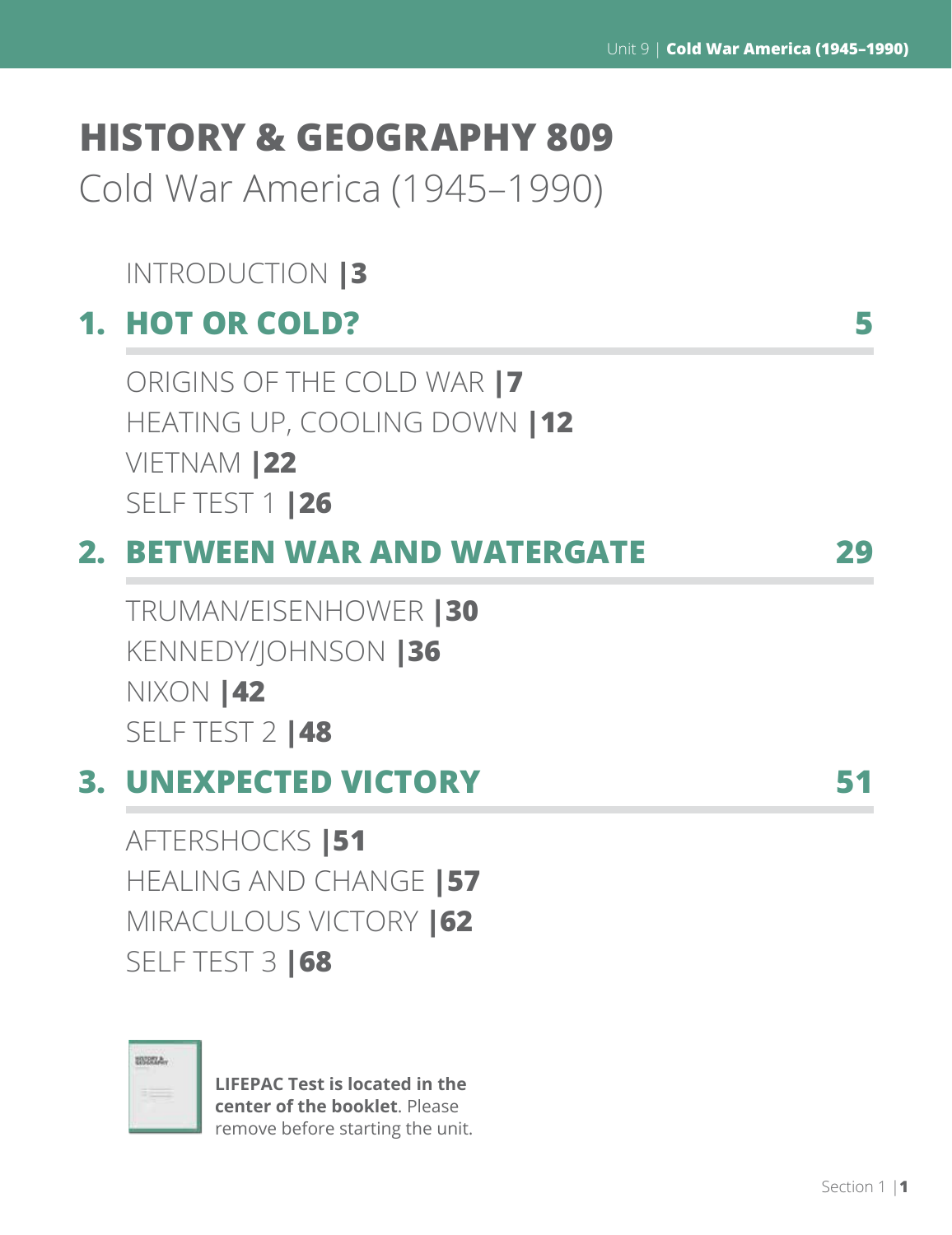**Author:**  Theresa Buskey, B.A., J.D.

**Editor:** Alan Christopherson, M.S.

**Westover Studios Design Team:** Phillip Pettet, Creative Lead Teresa Davis, DTP Lead

Nick Castro Andi Graham Jerry Wingo



## **804 N. 2nd Ave. E. Rock Rapids, IA 51246-1759**

© MCMXCIX by Alpha Omega Publications, Inc. All rights reserved. LIFEPAC is a registered trademark of Alpha Omega Publications, Inc.

All trademarks and/or service marks referenced in this material are the property of their respective owners. Alpha Omega Publications, Inc. makes no claim of ownership to any trademarks and/ or service marks other than their own and their affiliates, and makes no claim of affiliation to any companies whose trademarks may be listed in this material, other than their own.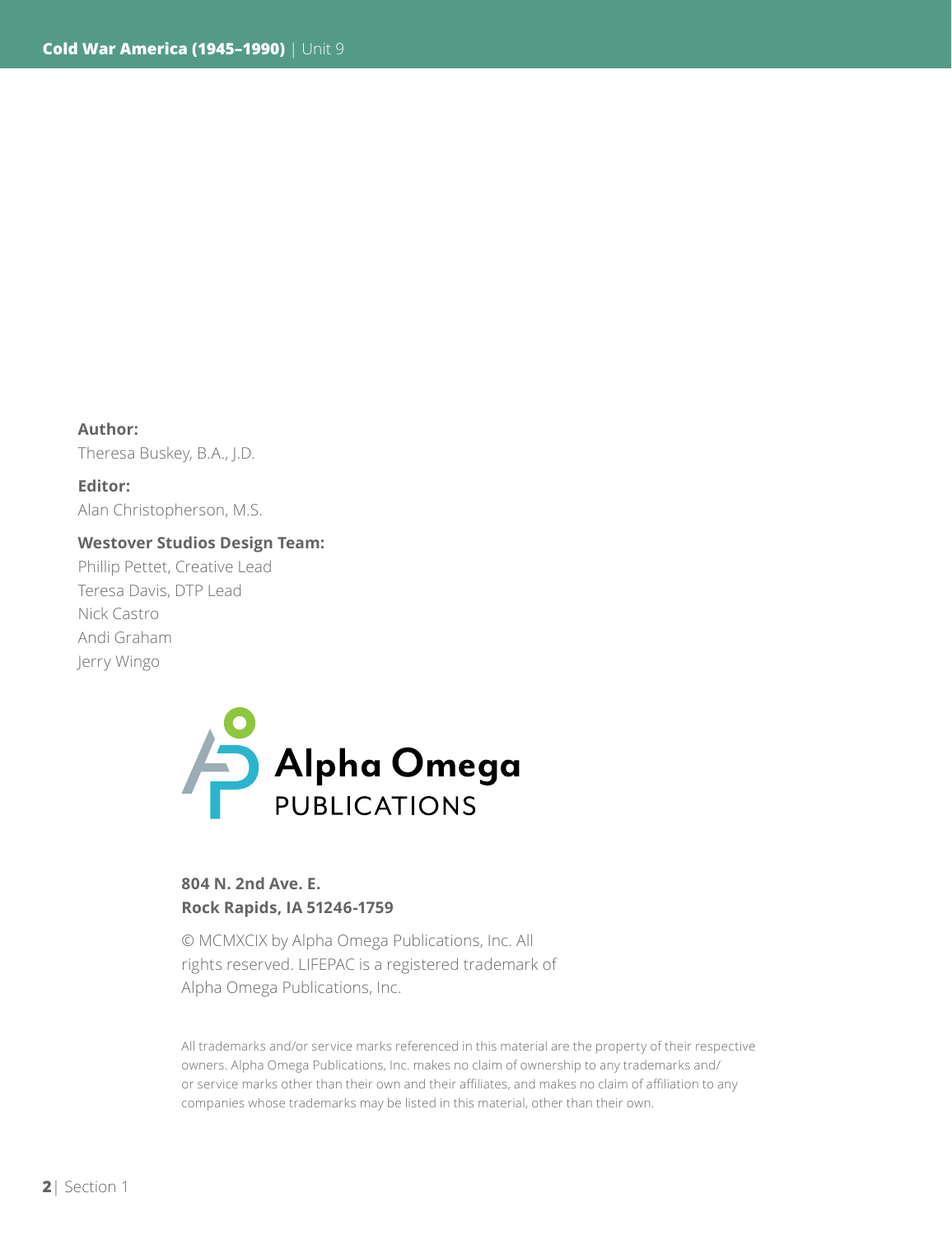# **Cold War America (1945–1990)**

## Introduction

From 1945 to 1991, the U.S. and the Union of Soviet Socialist Republics (U.S.S.R.) met in a conflict called the "Cold War." It was a conflict of ideas, economics, propaganda, and intimidation. During all of those years, the two sides never directly fought each other in a "hot" war. However, during those years, international politics revolved around the confrontation between the two super powers.

One of the most important features of the Cold War was a massive arms race, particularly in the area of atomic weapons. By the end of the era, both sides had enough nuclear bombs to destroy all life on earth. This "mutually assured destruction," the ability of both sides to destroy the other if the bombs were ever used, was one of the main reasons the two sides never quite went to war. Both sides were aware that a U.S.-Soviet war could be the end for everyone on the planet.

The Cold War was a world war. Each super-power could count on the support of allies or satellites all over the world. Both fought tenaciously for the hearts of the non-aligned (neutral) nations. Civil wars became part of the Cold War as the Soviets and the Americans supported different sides. However, even in "hot" wars like Korea and Vietnam, the two great powers were careful to avoid expanding the wars beyond that place. These were "limited" wars, carefully restricted to prevent the dreaded World War III.

At the heart of the conflict was the difference between the ideas of the two sides. America was a republic that favored freedom of ideas and a free market economic system. The Soviet Union was a communist nation. Communism is a system that allows no freedom of thought and has an economy completely owned and run by the government. Moreover, communism is a system of flagrant lies. Its governments claim they are utopias where the workers have everything they need, when in reality, people barely have enough of anything. The truth about corruption, poverty, inefficiency, and failure is never reported. Eventually, communism collapsed in the Soviet Union under the weight of its own stupidity. That collapse finally ended the Cold War

## Objectives

Read these objectives. The objectives tell you what you will be able to do when you have successfully completed this LIFEPAC. When you have finished this LIFEPAC, you should be able to:

- 1. Describe the course of the Cold War and the incidents within it.
- 2. Name the presidents of the Cold War and the events that happened during their administration.
- 3. Describe the course of the Civil Rights Movement.
- 4. Describe events in America and changes in American thinking during the Cold War era.
- 5. Name the important people on both sides of the Cold War.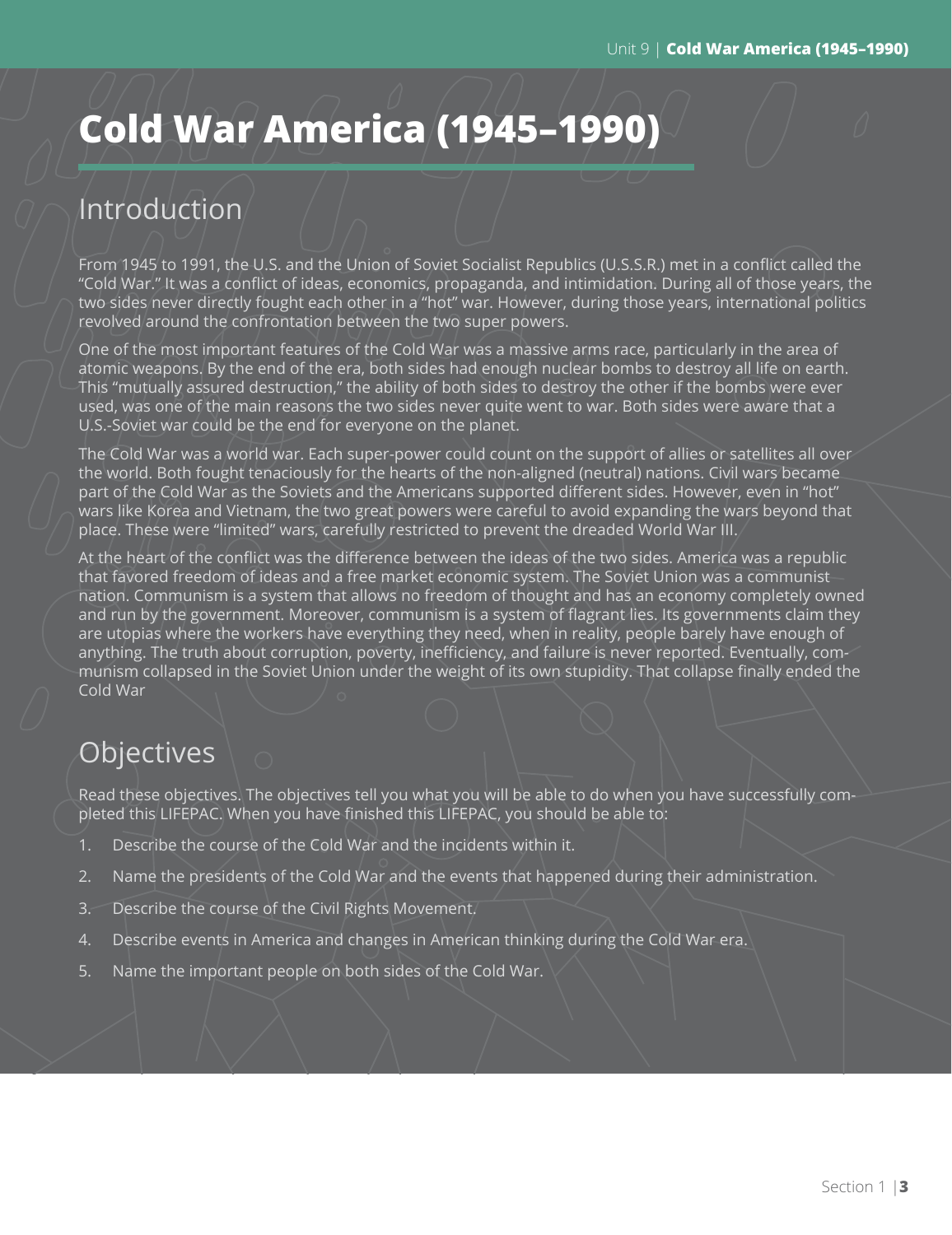# 1. HOT OR COLD?

The Cold War developed very quickly after World War II. Americans thought the Soviets would be willing to work with their allies after the defeat of Germany. Events quickly proved that assumption wrong.

Stalin was obsessed with protecting his nation by creating a buffer of loyal nations in Eastern Europe. Because these countries were occupied by Soviet troops, the Western nations could not stop it, except by starting another war. Stalin ignored his wartime promises and set up communist governments all over East Europe without allowing free elections.

These actions of Soviet aggression in the Middle East convinced America to abandon her traditional isolation. There was a very real fear that without the support of the United States, much of the world might be forced under the control of a communist dictatorship. Therefore, America took the leadership of the free world to contain communism at all costs.

The threat communism posed to the free world dominated American policy and thinking for forty-five years. It was especially strong in the first half of the era, up until the 1970s. During this time, the line between cold and hot war was often dangerously thin. Two "limited" wars were fought between communist and non-communist forces in Korea and Vietnam. Incidents like the Berlin blockade, the Berlin Wall, and the Cuban Missile Crisis threatened to escalate to war. The danger of an earth-destroying war was all too real.

#### **SECTION OBJECTIVES**

**Review these objectives**. When you have completed this section, you should be able to:

- 1. Describe the course of the Cold War and the incidents within it.
- 2. Name the presidents of the Cold War and the events that happened during their administration.
- 4. Describe events in America and changes in American thinking during the Cold War era.
- 5. Name the important people on both sides of the Cold War.

#### **VOCABULARY**

#### **Study these words to enhance your learning success in this section**.

**espionage** (es' pē ә näzh). The use of spies to obtain information about the plans of a foreign government.

*fait accompli* (fāt' ak om plē'). A thing accomplished and presumably irreversible.

**ideology** (īd ē äl' ә jē). A systematic body of concepts about human life or culture.

**summit** (sәm' әt). A conference of the highest-level officials (such as heads of government).

**Note:** *All vocabulary words in this LIFEPAC appear in* **boldface** *print the first time they are used. If you are not sure of the meaning when you are reading, study the definitions given.*

Pronunciation Key: hat, āge, cãre, fär; let, ēqual, tėrm; it, īce; hot, ōpen, ôrder; oil; out; cup, put, rüle; child; long; thin; /*ŦH*/ for **th**en; /*zh*/ for mea**s**ure; /ә/ represents /*a*/ in **a**bout, /*e*/ in tak**e**n, /*i*/ in penc**i**l, /*o*/ in lem**o**n, and /*u*/ in circ**u**s.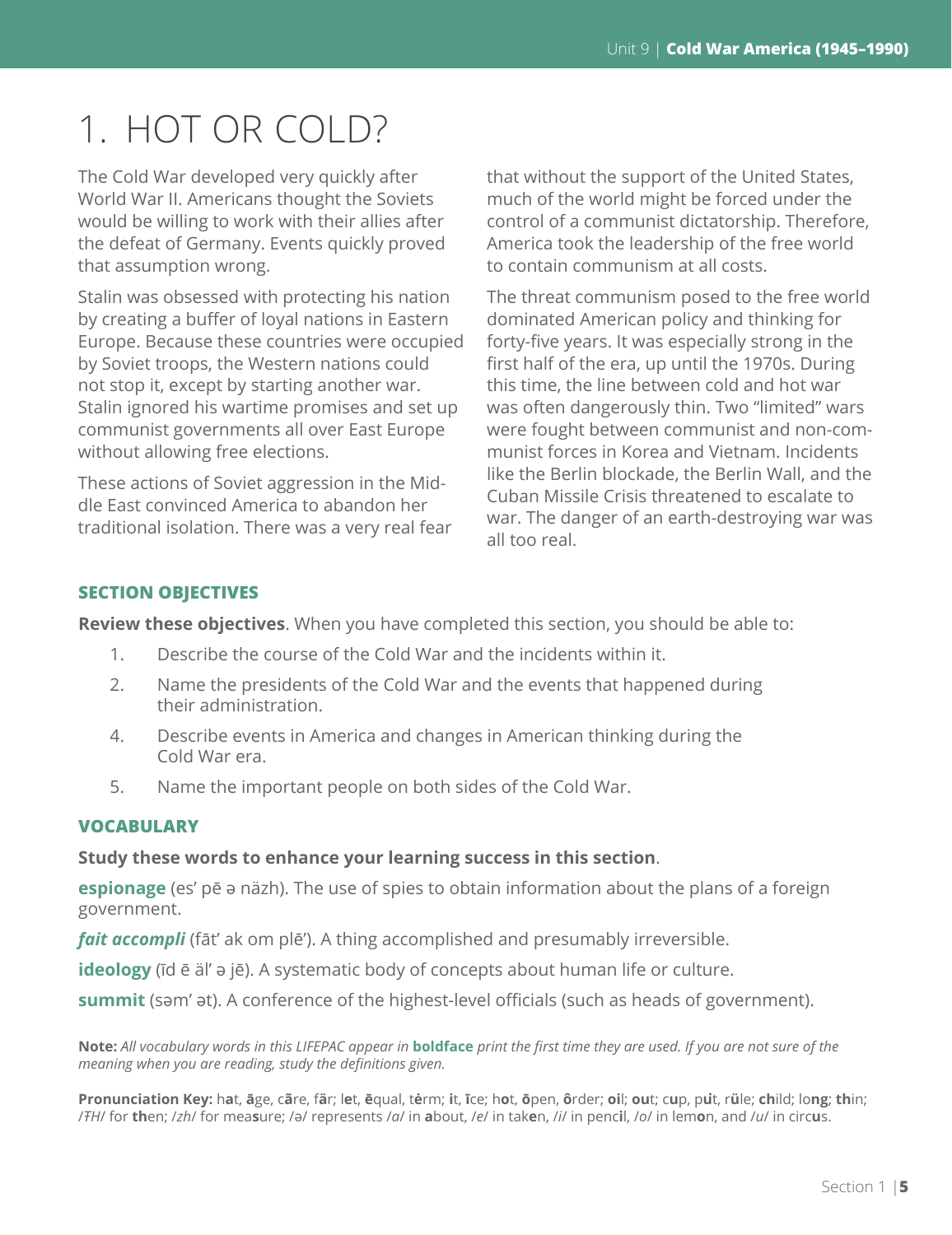

**1790 <sup>↑</sup>** 3,929,000 **1820 9,638,453**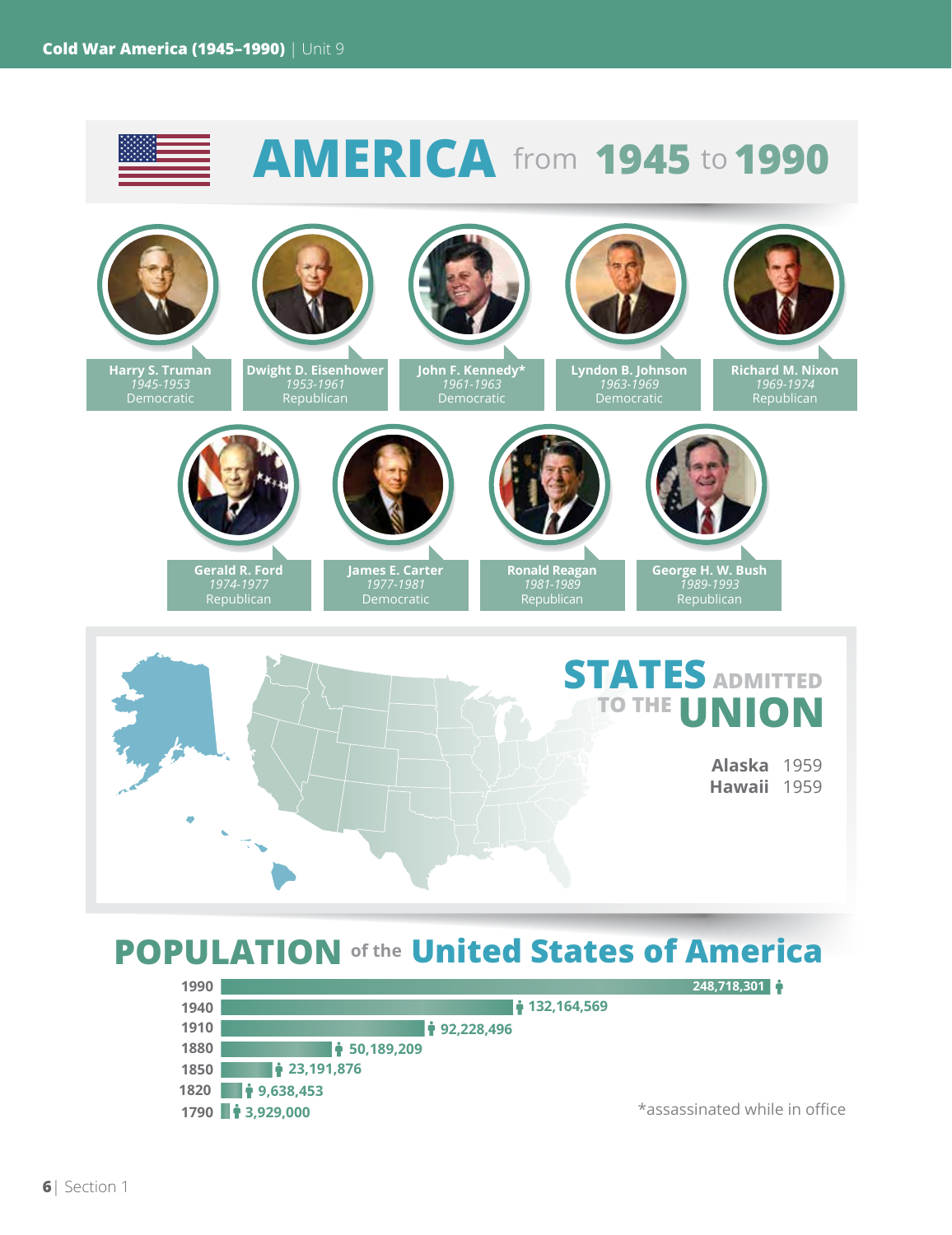## **Origins of the Cold War**

**Harry S**. **Truman (1884-1972).** Harry S. Truman was unprepared when he suddenly became president in 1945 upon the death of Franklin Roosevelt. He knew nothing of foreign policy and had not been kept up-to-date on anything the president was doing. He did not even know about the project to develop the atomic bomb before Roosevelt's death. Yet, he managed to face his own ignorance and rose to be considered, by some, among America's best presidents.

Harry Truman was born and lived most of his life in Missouri. He was widely read but never obtained a college degree. After high school, he worked at various jobs until 1917. He was an artillery officer in France during World War I. After the war, he tried his hand at business and failed. He became a county official with the support of the powerful Democratic Party boss in Missouri, Tom Pendergast. In spite of his association with the corrupt Pendergast machine, Truman was honest and remained free from scandal.

With the help of the Pendergast machine, Truman was elected to the U.S. Senate in 1934 and 1940. He rose to national prominence as the head of a Senate committee that worked to uncover inefficiency and waste in government war spending. The Truman Commission (as it was called) saved the government about \$15 billion. He was a compromise candidate for the vice presidency in 1944. In spite of his difficult start, Truman would set American policy that would affect the whole course of the Cold War.

**United Nations**. Roosevelt had been determined to replace the toothless League of Nations after World War II. Roosevelt had also learned from Wilson's mistakes. The American delegation to negotiate the charter included Senators from both parties and it was not tied to a harsh treaty. The conference to write a charter for the new United Nations opened in San Francisco on April 25, 1945, just two

weeks after the death of F.D.R. The charter was written in nine weeks by representatives from about fifty nations. The U.S. Senate approved it in a matter of days.

The United Nations was set up with a general assembly in which all nations have a say and a smaller Security Council that controls major decisions on international disputes. The U.S., U.S.S.R., Britain, France, and China all were given permanent seats on the Security Council. The council must unanimously agree on any decision, which gives any one council member veto power over decisions. The Soviets made regular use of their veto in the early years of the U.N. to block any action they believed was threatening to their power (over 100 times in the first 25 years). This was one factor in the rapid growth of distrust between the allies after the end of World War II.

**Post-War Problems**. American hopes that the wartime cooperation with the Soviets would continue into the post-war era were quickly dashed. Relations with the Soviets went downhill after the understanding established at Yalta in early 1945. The Soviets quickly established obedient communist governments in Poland, Hungary, Bulgaria, and Romania. Communist governments came to power on their own in Yugoslavia and Albania. The democratic government that took control in Czechoslovakia was overthrown by the communists in 1948. The borders of the U.S.S.R. and its new "satellite" nations were closed to prevent the contamination of communist lies by contact with the truth from the outside world.

Germany and Berlin, its capital, had been divided into four sections occupied by the Soviets, Americans, British, and French. The four sectors were supposed to work together and eventually be reunited under an elected government. From the beginning, the Soviets refused to work with their allies to reunite the nation. They held the agricultural section in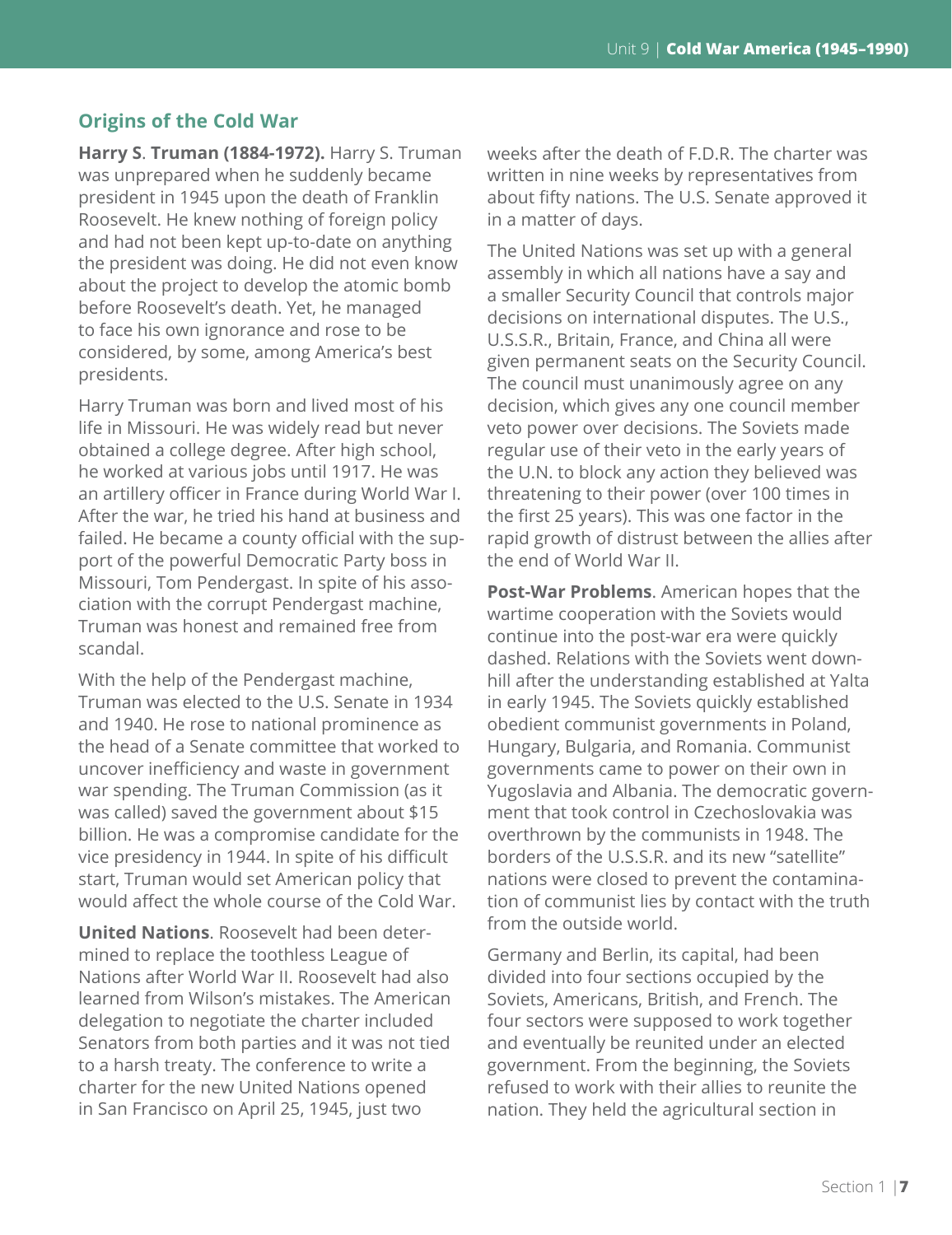the East and refused to ship food to the other areas. They also stripped their section of all valuable industries, transporting whole factories to the U.S.S.R. They refused to sign a treaty with Germany, which would require them to withdraw, and the Soviets set up a communist government in their section.

In the end, the three Western powers worked to unite their sectors as best they could. As the Soviets became more threatening, the Western powers softened their attitude toward Germany, realizing they would need to rebuild the nation to aid in blocking communism. Eventually, two separate nations, communist East Germany and free West Germany would be created out of the defeated Nazi nation.

In 1946 the Soviets refused to remove their troops from Iran, instead using them to aid a separatist movement in the north. The Soviets hoped to gain control over some of the vast oil wealth of the nation. America took the issue to the U.N. and threatened to use force. Stalin backed down as he was not willing to start a war.

American statesmen realized it was only a matter of time until the Soviet Union had its own atomic bomb. These statesmen wanted to avoid a deadly arms race. So, in 1946, when the U.S. was the only nation with the bomb, they proposed giving this technology to the U.N. for international control. The proposal (the Baruch Plan) would have given the U.N. the power to inspect all nuclear sites in the world and insure that the technology was only being used for peaceful purposes. The Soviet Union refused to open its nuclear sites (present or future) to inspectors and used its veto to stop the plan.

**Containment**. In 1947 the Soviet Union was pressuring Turkey to give them bases and control of the Dardanelles, the straits leading to the Black Sea and the southern Soviet ports. The Soviets were also supporting a communist revolt in Greece. Britain had traditionally been the Western power that handled crises in the



Mediterranean. Devastated by the war, Britain informed the U.S. that they no longer could bear the cost of defending those two nations against Soviet aggression.

Truman faced a key decision. Should the U.S. step in to stop communism in Greece and Turkey, or follow its tradition by not getting involved in Europe? He decided in favor of action. This decision set the course for the U.S. to actively oppose Soviet expansion for the duration of the Cold War.

Truman went before Congress in March of 1947 and asked for \$400 million in aid for Greece and Turkey to prevent them from falling to a communist dictatorship. He knew that another war to end communism was out of the question. What he proposed was a policy recommended by an American diplomat, George Kernan. Kernan, who was an expert on the Soviet Union, recommended a steady, patient "containment" of Soviet expansion. If the communists were met with stable, forceful actions that prevented their expansion, they would be forced to calm down or rethink their policies, he believed.

Truman announced that it would be the policy of the U.S. to contain communism where it already existed. America would aid any free nation in the world faced with communist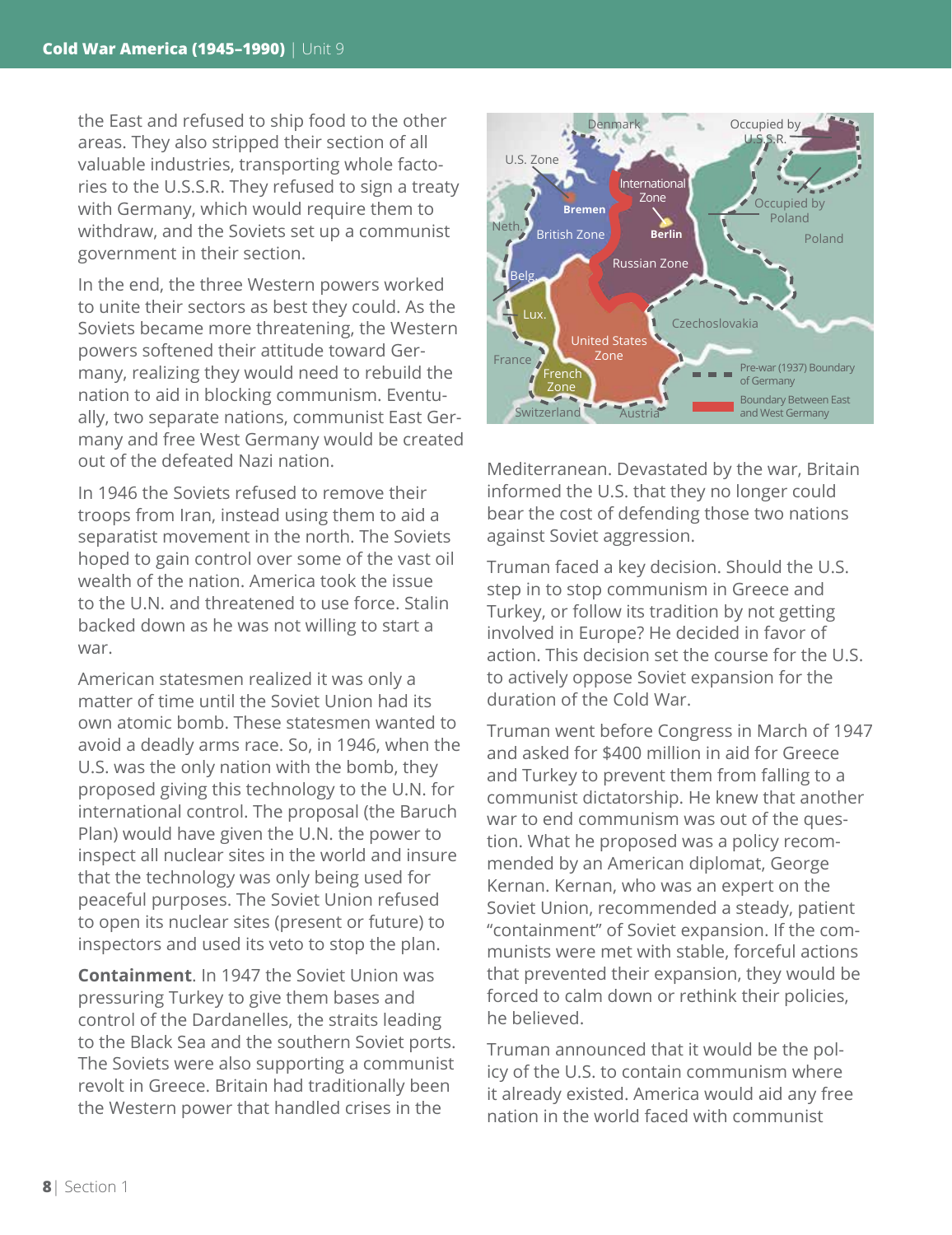

threats. This Containment Policy, or the Truman Doctrine, would be the foundation of all American policy toward communism during the Cold War. It would have both positive and negative results. American aid would keep many free people from facing the grinding oppression of a communist takeover. However, many petty dictators would receive U.S. aid to enhance their personal power simply because their opponents supported communist ideals or were receiving Soviet aid. It was a good policy in principle, but often unjust in how it was used.

**Marshall Plan**. Congress, with the support of the American people, approved the aid to Greece and Turkey. Both of these nations overcame their communist threats with the American help. Then, Truman turned his sights on the rest of Europe. The continent was not recovering from the devastation of the war. Communist parties, which were strong in times of economic problems because they promise to control the economy, were threatening to win elections in France and Italy.

George Marshall, who had run the war from Washington, was now Truman's secretary of state. He invited the nations of Europe to put together a plan for their recovery and the U.S. would supply the funds for it. Western Europe jumped at the offer. A conference in July of 1947 in Paris worked out the European end of the deal. The Soviet Union refused to allow its satellites to participate, calling the plan a capitalist plot. The U.S. Congress was reluctant to approve the Marshall Plan until February of 1948 when the head of the Czech democracy died mysteriously and the communists took over the nation. Congress authorized the funds.

The Marshall Plan was an incredible success. Within a few years, the Western nations were producing as much or more than they had before the war. The communists in France and Italy lost much of their popular support. Trade with Europe helped the American economy return to peacetime production. The Marshall Plan destroyed Soviet hopes of expanding into Western Europe. The strong, healthy Western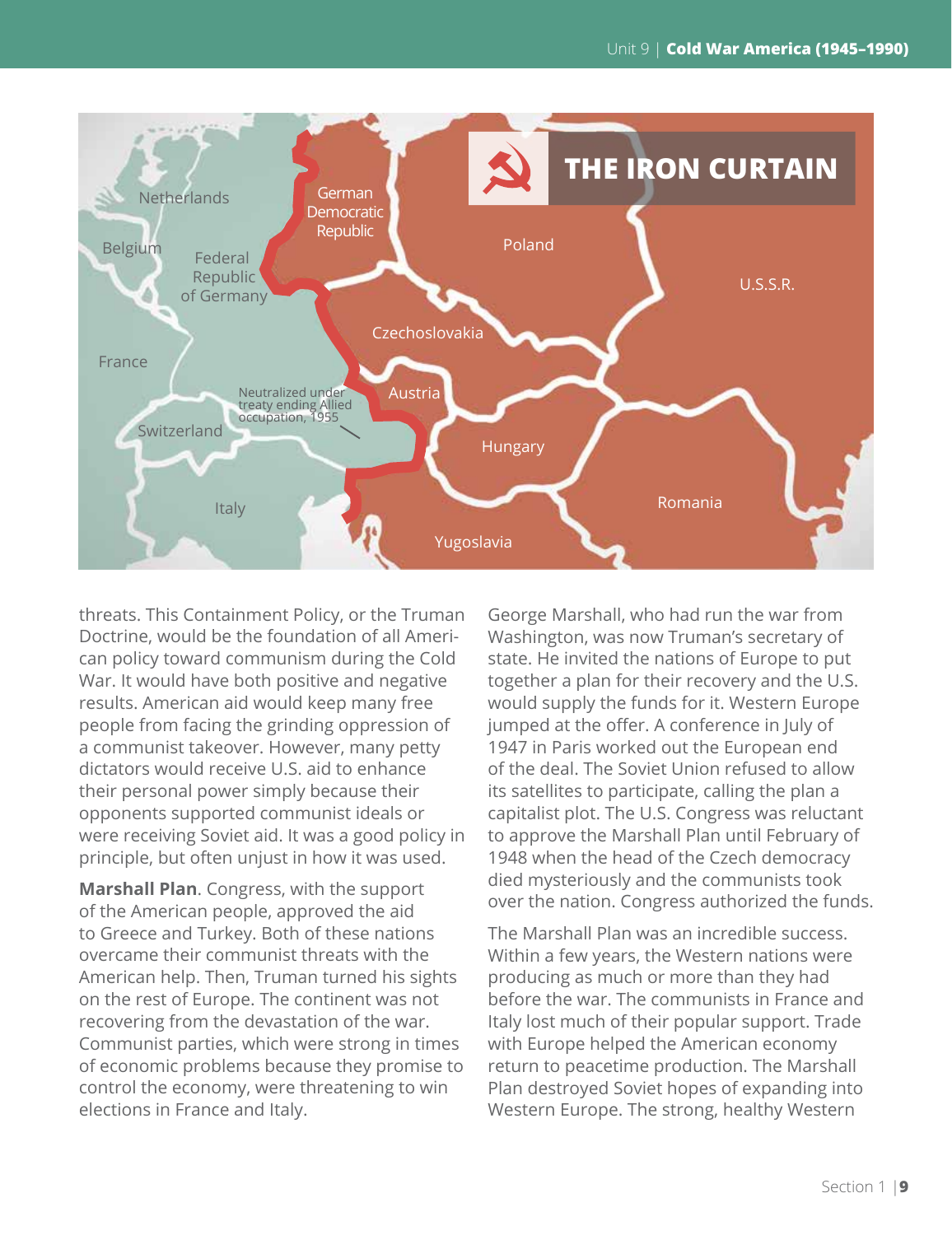democracies would not be susceptible to communist pressure, short of war.

**Berlin Airlift**. The Western powers continued to press forward with reforms in their sectors of Germany. In 1948 over strong Soviet objections, they set up currency reforms to aid the economy. The Soviets retaliated by cutting off all land routes to the American, French, and British sections of Berlin, inside the Soviet sector. The Soviets undoubtedly hoped to drive the democracies out of the city and bring it completely under Soviet control.

The U.S. refused to back down or start a war. Instead, American pilots began to fly supplies into the city. For almost a year, every piece of coal needed for heat, every cup of flour needed for bread, and every drop of medicine needed for the hospitals came in by plane. At the high point of the airlift, "Operation Vittles" landed a plane in Berlin once every three minutes around the clock. If a plane missed its landing on the first pass, it had to return to its home base. There were no openings on the runway for another try. The Soviets dropped the blockade in May of 1949.

**NATO**. The continuous aggressive action by the Soviets pushed the Western nations of Europe to sign a defensive treaty in 1948. Seeking security for itself and Europe, America was drawn into the alliance. In April of 1949, the United States broke 150 years of tradition when it signed a permanent alliance with eleven other Western democracies. The North Atlantic Treaty Organization (NATO) bound the nations to treat an attack on one nation as an attack on all. It was the first permanent alliance signed by

the U.S. since the alliance with France during the Revolution. NATO was an apt symbol of the dramatic change in American thinking. She had now fully replaced Britain as the leader of the Western world.

**Iron Curtain**. By 1948, it was clear that the world had been divided into two armed camps. America led the free, wealthy Western democracies. They were called the Western Bloc and the Free or First World. The Soviet Union led the Communist nations which were referred to as the Communist or Eastern Bloc and as the Second World. Eventually, the poorer, developing nations of Africa, Asia, and Latin America, which were not clearly allied with either side, would be known as the Third World.

Winston Churchill, Britain's wartime leader, described the situation with his usual eloquence in March of 1946. In a speech at an American university Churchill stated: "an iron curtain has descended across the Continent" of Europe. The term "behind the Iron Curtain" was used throughout the Cold War to refer to the communist nations of Europe.

The United States made one basic assumption about communism during these early years. American leaders assumed that all communist nations and movements were under Soviet control. Many were, but not all. The U.S. was slow to realize that some revolutions that had Soviet support were not under perfect Soviet control. The U.S. also was slow to recognize differences between communist leaders of different nations. This "us against them" mentality limited American diplomatic choices for many years.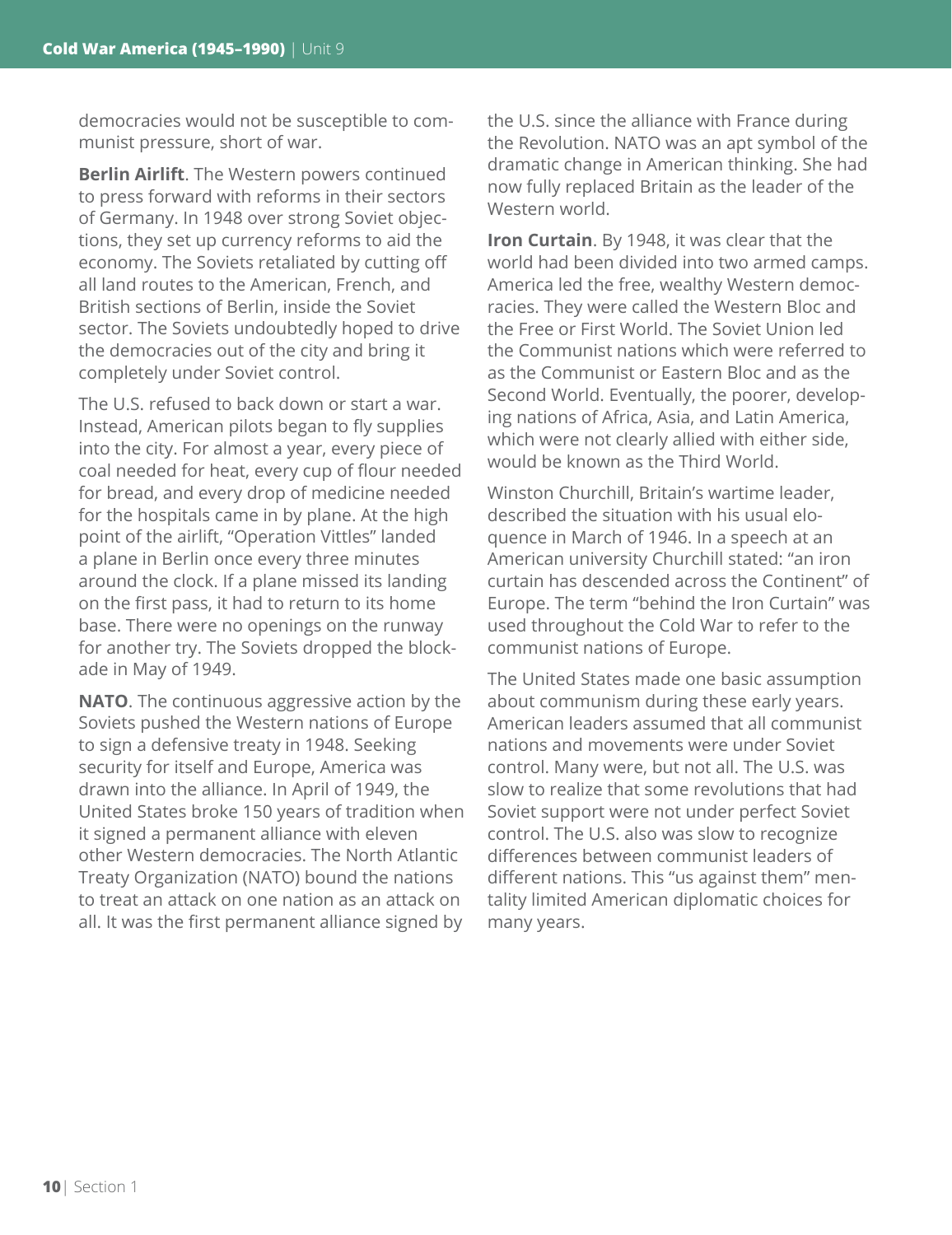| 1.1                                                                                                                                                                                                                                         | the two systems of government in conflict during                                        |
|---------------------------------------------------------------------------------------------------------------------------------------------------------------------------------------------------------------------------------------------|-----------------------------------------------------------------------------------------|
|                                                                                                                                                                                                                                             | the Cold War                                                                            |
| 1.2                                                                                                                                                                                                                                         | group that makes the major international decisions                                      |
|                                                                                                                                                                                                                                             | at the U.N.                                                                             |
| 1.3<br><u> 1989 - Johann John Harry Harry Harry Harry Harry Harry Harry Harry Harry Harry Harry Harry Harry Harry Harry Harry Harry Harry Harry Harry Harry Harry Harry Harry Harry Harry Harry Harry Harry Harry Harry Harry Harry Har</u> | basic American policy toward communism                                                  |
| 1.4                                                                                                                                                                                                                                         | American reaction to the blockade of Berlin, 1948-49                                    |
| 1.5                                                                                                                                                                                                                                         | America's first permanent alliance since the                                            |
| <u> 1980 - Johann Barbara, martxa alemaniar a</u>                                                                                                                                                                                           | Revolution                                                                              |
| 1.6                                                                                                                                                                                                                                         | President who set the basic American policies for                                       |
|                                                                                                                                                                                                                                             | the Cold War                                                                            |
| 1.7<br><u> 1980 - Johann John Harry Hermann (f. 1980)</u>                                                                                                                                                                                   | aid plan that restored post-war Western Europe                                          |
| 1.8                                                                                                                                                                                                                                         | barrier between the Free and Communist Worlds in                                        |
| <u> 1980 - Johann John Stone, mars eta biztanleria (</u>                                                                                                                                                                                    | Europe, named by Winston Churchill                                                      |
| 1.9                                                                                                                                                                                                                                         | first two nations given U.S. aid to stop communism                                      |
| <u> 1989 - Johann Barbara, martin amerikan basal dan berasal dalam basal dalam basal dalam basal dalam basal dala</u>                                                                                                                       | after World War II                                                                      |
| 1.10                                                                                                                                                                                                                                        | international organization created in 1945                                              |
| 1.11                                                                                                                                                                                                                                        | proposal in 1946 to put atomic power under U.N.                                         |
|                                                                                                                                                                                                                                             | control                                                                                 |
| <b>Complete these items.</b>                                                                                                                                                                                                                |                                                                                         |
|                                                                                                                                                                                                                                             | 1.12 How was Germany administered in the years right after the war? ___________________ |

**1.13** How did Germany wind up as two nations for the duration of the Cold War? \_\_\_\_\_\_\_\_\_\_\_\_\_

 $\_$  ,  $\_$  ,  $\_$  ,  $\_$  ,  $\_$  ,  $\_$  ,  $\_$  ,  $\_$  ,  $\_$  ,  $\_$  ,  $\_$  ,  $\_$  ,  $\_$  ,  $\_$  ,  $\_$  ,  $\_$  ,  $\_$  ,  $\_$  ,  $\_$  ,  $\_$ 

 $\_$  ,  $\_$  ,  $\_$  ,  $\_$  ,  $\_$  ,  $\_$  ,  $\_$  ,  $\_$  ,  $\_$  ,  $\_$  ,  $\_$  ,  $\_$  ,  $\_$  ,  $\_$  ,  $\_$  ,  $\_$  ,  $\_$  ,  $\_$  ,  $\_$  ,  $\_$ 

 $\_$  ,  $\_$  ,  $\_$  ,  $\_$  ,  $\_$  ,  $\_$  ,  $\_$  ,  $\_$  ,  $\_$  ,  $\_$  ,  $\_$  ,  $\_$  ,  $\_$  ,  $\_$  ,  $\_$  ,  $\_$  ,  $\_$  ,  $\_$  ,  $\_$  ,  $\_$ 

 $\_$  ,  $\_$  ,  $\_$  ,  $\_$  ,  $\_$  ,  $\_$  ,  $\_$  ,  $\_$  ,  $\_$  ,  $\_$  ,  $\_$  ,  $\_$  ,  $\_$  ,  $\_$  ,  $\_$  ,  $\_$  ,  $\_$  ,  $\_$  ,  $\_$  ,  $\_$ 

 $\_$  ,  $\_$  ,  $\_$  ,  $\_$  ,  $\_$  ,  $\_$  ,  $\_$  ,  $\_$  ,  $\_$  ,  $\_$  ,  $\_$  ,  $\_$  ,  $\_$  ,  $\_$  ,  $\_$  ,  $\_$  ,  $\_$  ,  $\_$  ,  $\_$  ,  $\_$ 

**1.14** What event in 1948 pushed Congress to approve the Marshall Plan? \_\_\_\_\_\_\_\_\_\_\_\_\_\_\_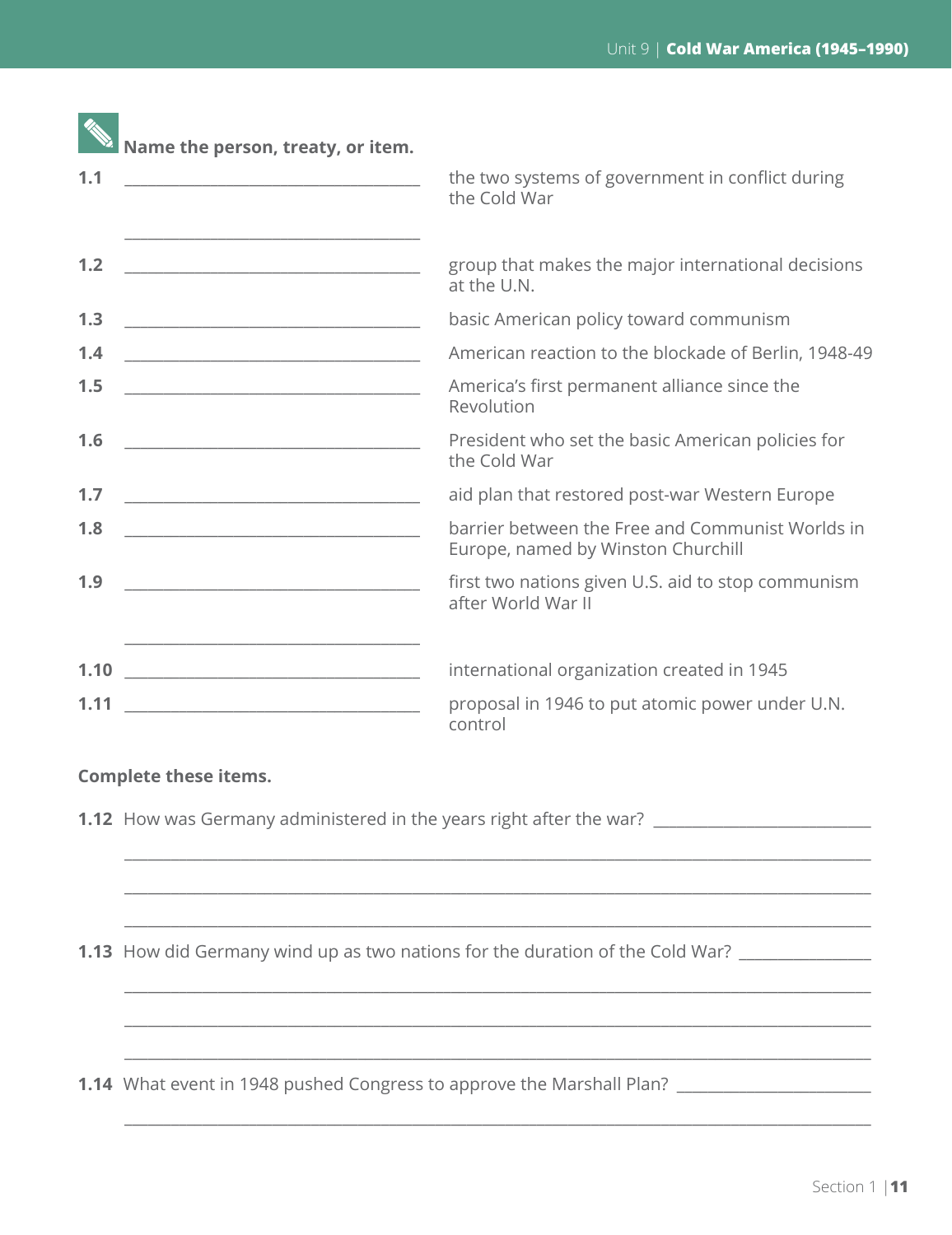**1.15** Name the nations of Eastern Europe that became communist after the war. \_\_\_\_\_\_\_

| <b>1.16</b> Name two Soviet actions in 1946 that pushed the world toward the Cold War.                                |
|-----------------------------------------------------------------------------------------------------------------------|
|                                                                                                                       |
|                                                                                                                       |
| <b>1.17</b> Identify each of these groups.                                                                            |
|                                                                                                                       |
|                                                                                                                       |
|                                                                                                                       |
|                                                                                                                       |
| ,我们也不会有什么。""我们的人,我们也不会有什么?""我们的人,我们也不会有什么?""我们的人,我们也不会有什么?""我们的人,我们也不会有什么?""我们的人                                      |
| <u> 1989 - Johann Stoff, amerikansk politiker (d. 1989)</u>                                                           |
| 1.19 In your own words, describe why the Cold War developed after World War II?                                       |
| <u> 1989 - Johann John Harry Barn, mars and deutscher Schwarzer und der Barn and der Barn and der Barn and der Ba</u> |
|                                                                                                                       |
|                                                                                                                       |
|                                                                                                                       |

 $\_$  ,  $\_$  ,  $\_$  ,  $\_$  ,  $\_$  ,  $\_$  ,  $\_$  ,  $\_$  ,  $\_$  ,  $\_$  ,  $\_$  ,  $\_$  ,  $\_$  ,  $\_$  ,  $\_$  ,  $\_$  ,  $\_$  ,  $\_$  ,  $\_$  ,  $\_$  ,  $\_$  ,  $\_$  ,  $\_$  ,  $\_$  ,  $\_$  ,  $\_$  ,  $\_$  ,  $\_$  ,  $\_$  ,  $\_$  ,  $\_$  ,  $\_$  ,  $\_$  ,  $\_$  ,  $\_$  ,  $\_$  ,  $\_$  ,

## **Heating Up, Cooling Down**

**1949**. 1949 was a bad year for the Western Bloc. The Soviet Union exploded its first atomic bomb that year. American experts had been expecting this, but not so soon. The Soviet nuclear program was aided by communist **espionage** in America. The two superpowers immediately began to pour money into bigger and more sophisticated nuclear weapons to make sure their opponents never had an advantage over them. Both sides also realized that a war between the two Blocs now had the potential for destruction beyond anything ever seen before. They would have to make certain that war never started.

Also in 1949, America's ally in China, Chiang Kai-shek, lost in a civil war to the communist forces under Mao Zedong. Chiang's government (Nationalist China) was hopelessly corrupt

and never was able to win the support of the huge peasant population, which followed Mao. American policymakers decided there was no way to prevent the loss if Chiang could not get the support of his own people. Chiang and the Nationalists fled to the island of Taiwan to live under American protection. America refused to recognize the new communist government and insisted for years that the Nationalists on Taiwan were the rightful rulers of China.

Mao was a charismatic leader and a different kind of communist than Stalin. Mao saw communism as a continuous revolution to bring his kind of "equality" to all people by force. Stalin was more practical, more interested in simple power than ideas. The Soviets gave the Chinese communists economic and military aid for years, but the two sides eventually came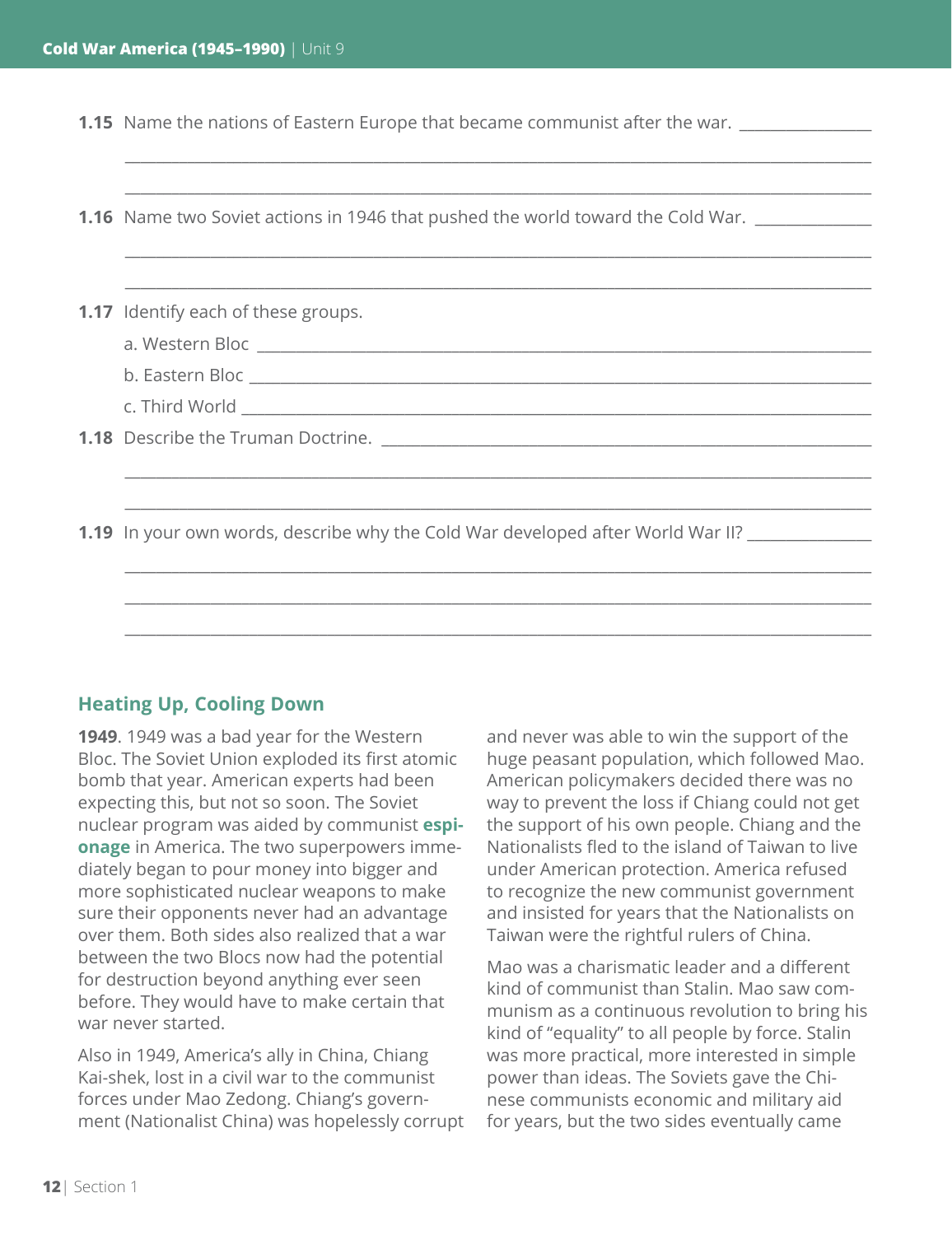# **SELF TEST 1**

**Choose the correct person for each description** (2 points, each answer).

| 1.01                                            |  | Leader of Egypt, took over the Suez                                               | a.                      | Harry S. Truman     |  |  |
|-------------------------------------------------|--|-----------------------------------------------------------------------------------|-------------------------|---------------------|--|--|
|                                                 |  | Canal to pay for the Aswan Dam                                                    | b.                      | Ho Chi Minh         |  |  |
| 1.02                                            |  | Set up containment as U.S. policy                                                 | C.                      | Mao Zedong          |  |  |
| 1.03                                            |  | Created a communist dictatorship in Cuba                                          | d.                      | Chiang Kai Shek     |  |  |
| 1.04                                            |  | Leader of the U.S.S.R. in the 1950s<br>е.                                         |                         | Nikita Khrushchev   |  |  |
| 1.05                                            |  | Nationalist Chinese leader, fled to Taiwan                                        | Douglas MacArthur<br>f. |                     |  |  |
| 1.06                                            |  | South Vietnamese leader, refused to allow                                         | g.                      | Gamal Abdel Nasser  |  |  |
|                                                 |  | elections with the North, overthrown and                                          | h.                      | <b>Fidel Castro</b> |  |  |
|                                                 |  | killed by a military coup                                                         | i.                      | Fulgencio Batista   |  |  |
| 1.07                                            |  | American commander in Korea, fired                                                | j.                      | Ngo Dinh Diem       |  |  |
|                                                 |  | for insubordination                                                               | k.                      | Pol Pot             |  |  |
| 1.08                                            |  | Communist victor in China, believed in                                            |                         |                     |  |  |
|                                                 |  | continuous revolution                                                             |                         |                     |  |  |
| 1.09                                            |  | Cambodian communist, killed over a million                                        |                         |                     |  |  |
|                                                 |  | people due to his ideas on revolution                                             |                         |                     |  |  |
| 1.010                                           |  | Pro-American Cuban dictator overthrown by a revolution in 1959                    |                         |                     |  |  |
| 1.011                                           |  | Communist leader of North Vietnam, fought the French and Americans                |                         |                     |  |  |
| Answer these questions (each answer, 5 points). |  |                                                                                   |                         |                     |  |  |
|                                                 |  | 1.012 What was the Cold War and what kept it from becoming "hot?" _______________ |                         |                     |  |  |
|                                                 |  |                                                                                   |                         |                     |  |  |
|                                                 |  |                                                                                   |                         |                     |  |  |
|                                                 |  |                                                                                   |                         |                     |  |  |

\_\_\_\_\_\_\_\_\_\_\_\_\_\_\_\_\_\_\_\_\_\_\_\_\_\_\_\_\_\_\_\_\_\_\_\_\_\_\_\_\_\_\_\_\_\_\_\_\_\_\_\_\_\_\_\_\_\_\_\_\_\_\_\_\_\_\_\_\_\_\_\_\_\_\_\_\_\_\_\_\_\_\_\_\_\_\_\_\_\_\_\_\_\_

\_\_\_\_\_\_\_\_\_\_\_\_\_\_\_\_\_\_\_\_\_\_\_\_\_\_\_\_\_\_\_\_\_\_\_\_\_\_\_\_\_\_\_\_\_\_\_\_\_\_\_\_\_\_\_\_\_\_\_\_\_\_\_\_\_\_\_\_\_\_\_\_\_\_\_\_\_\_\_\_\_\_\_\_\_\_\_\_\_\_\_\_\_\_

\_\_\_\_\_\_\_\_\_\_\_\_\_\_\_\_\_\_\_\_\_\_\_\_\_\_\_\_\_\_\_\_\_\_\_\_\_\_\_\_\_\_\_\_\_\_\_\_\_\_\_\_\_\_\_\_\_\_\_\_\_\_\_\_\_\_\_\_\_\_\_\_\_\_\_\_\_\_\_\_\_\_\_\_\_\_\_\_\_\_\_\_\_\_

**1.013** What was the Containment Policy and how was it enforced? \_\_\_\_\_\_\_\_\_\_\_\_\_\_\_\_\_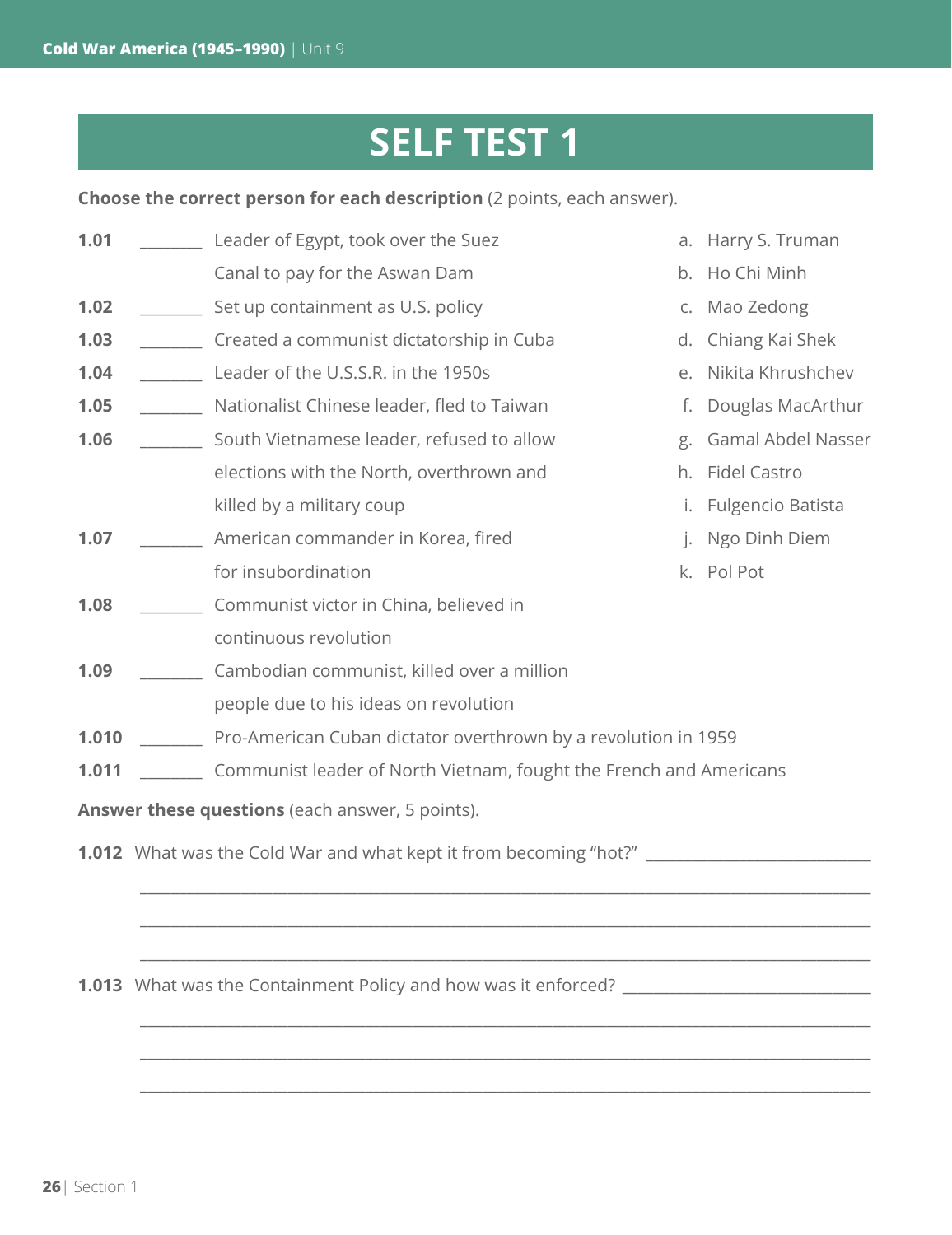**Choose the correct letter** (each answer, 2 points).

| 1.014 | American space agency created to catch up with<br>a. |                                                                          |    | <b>United Nations</b> |  |  |  |
|-------|------------------------------------------------------|--------------------------------------------------------------------------|----|-----------------------|--|--|--|
|       |                                                      | the Soviets in rocketry and space explorations                           | b. | Marshall Plan         |  |  |  |
| 1.015 |                                                      | North Vietnamese attack during New Year,                                 |    | c. Iron Curtain       |  |  |  |
|       |                                                      | showed they were not as weak as U.S. claimed                             | d. | Berlin Airlift        |  |  |  |
| 1.016 |                                                      | South Vietnamese communists                                              |    | e. NATO               |  |  |  |
| 1.017 | America's first permanent alliance since the         |                                                                          | f. | Sputnik               |  |  |  |
|       |                                                      | 1770s, to protect against communism                                      | g. | <b>NASA</b>           |  |  |  |
| 1.018 |                                                      | Could deliver nuclear bombs half a world away                            | h. | peaceful coexistence  |  |  |  |
| 1.019 |                                                      | First artificial satellite, Soviet                                       |    | Eisenhower Doctrine   |  |  |  |
| 1.020 |                                                      | Failed attempt to overthrow Castro                                       |    | U-2 Affair            |  |  |  |
| 1.021 |                                                      | New policy of U.S.S.R. toward the U.S. after the                         | k. | <b>ICBM</b>           |  |  |  |
|       |                                                      | death of Stalin                                                          |    | Bay of Pigs           |  |  |  |
| 1.022 |                                                      | "Defensive" alliance of the communist nations                            | m. | Cuban Missile Crisis  |  |  |  |
| 1.023 |                                                      | Name for the Free or First World                                         | n. | <b>Berlin Wall</b>    |  |  |  |
| 1.024 |                                                      | Dividing line between the free and communist                             |    | o. Gulf of Tonkin     |  |  |  |
|       |                                                      | nations of Europe                                                        |    | Resolution            |  |  |  |
| 1.025 |                                                      | A war fought to stop communism in a specific                             | p. | Tet Offensive         |  |  |  |
|       |                                                      | country that was not allowed to spread                                   | q. | limited war           |  |  |  |
| 1.026 |                                                      | Supplied the divided German capital for                                  | r. | Viet Cong             |  |  |  |
|       |                                                      | a year when the Soviets blockaded it, 1948-49                            | S. | Third World           |  |  |  |
| 1.027 |                                                      | U.S. blockaded Castro's island to prevent the                            | t. | <b>Warsaw Pact</b>    |  |  |  |
|       |                                                      | delivery of Soviet missiles, Soviets backed down                         |    | u. Eastern Bloc       |  |  |  |
| 1.028 |                                                      | U.S. would assist any nation in the Middle East                          |    | v. Western Bloc       |  |  |  |
|       |                                                      | that wanted aid against communist aggression                             |    |                       |  |  |  |
| 1.029 |                                                      | Aid to Europe that helped it recover from World War II                   |    |                       |  |  |  |
| 1.030 |                                                      | New postwar league of nations which the U.S. quickly joined              |    |                       |  |  |  |
| 1.031 |                                                      | Communist Bloc or the Second World nations                               |    |                       |  |  |  |
| 1.032 |                                                      | Congress gave the president uncontrolled freedom to use force in Vietnam |    |                       |  |  |  |
| 1.033 |                                                      | Undeveloped nations, not closely allied with any side in the Cold War    |    |                       |  |  |  |
| 1.034 |                                                      | Way to stop East Germans from escaping to the West through Berlin        |    |                       |  |  |  |
| 1.035 |                                                      | An American spy plane was shot down over Russia and the pilot captured,  |    |                       |  |  |  |
|       |                                                      | ended plans for a summit and Eisenhower's visit to the U.S.S.R           |    |                       |  |  |  |